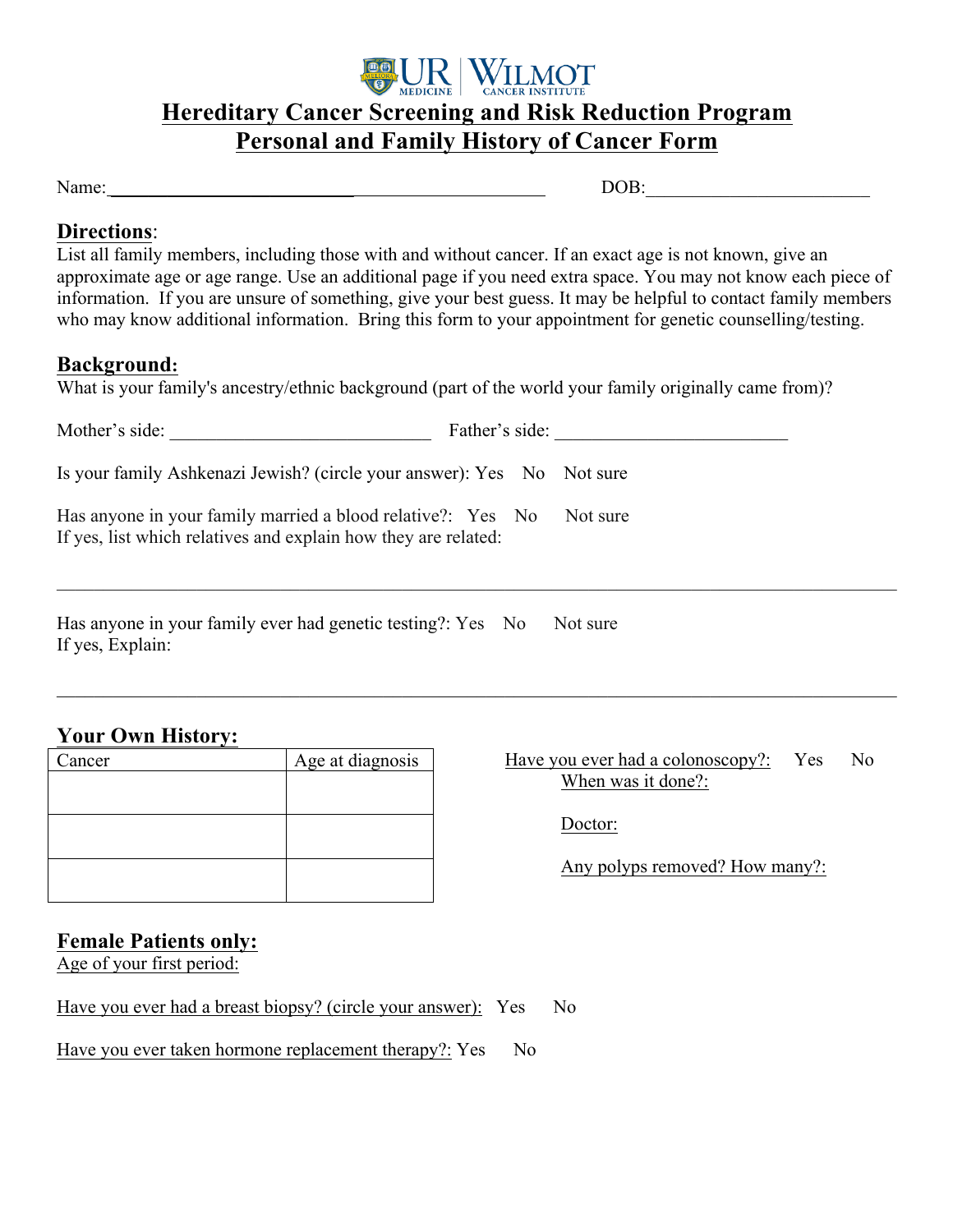|                      |  |                     |     | <b>Tour Christ Che Elot</b> your christen octobe. Thurcule it they have unferent parents |               |              |
|----------------------|--|---------------------|-----|------------------------------------------------------------------------------------------|---------------|--------------|
|                      |  | Relationship to you | Age | Cancer Type $(s)$                                                                        | Age at cancer | Age of Death |
| (circle your answer) |  |                     |     | diagnosis                                                                                |               |              |
|                      |  |                     |     |                                                                                          |               |              |
| Son                  |  | Daughter            |     |                                                                                          |               |              |
|                      |  |                     |     |                                                                                          |               |              |
| Son                  |  | Daughter            |     |                                                                                          |               |              |
|                      |  |                     |     |                                                                                          |               |              |
|                      |  |                     |     |                                                                                          |               |              |
| Son                  |  | Daughter            |     |                                                                                          |               |              |
|                      |  |                     |     |                                                                                          |               |              |
| Son                  |  | Daughter            |     |                                                                                          |               |              |
|                      |  |                     |     |                                                                                          |               |              |
|                      |  |                     |     |                                                                                          |               |              |
| Son                  |  | Daughter            |     |                                                                                          |               |              |
|                      |  |                     |     |                                                                                          |               |              |
| Son                  |  | Daughter            |     |                                                                                          |               |              |
|                      |  |                     |     |                                                                                          |               |              |
|                      |  |                     |     |                                                                                          |               |              |
| Son                  |  | Daughter            |     |                                                                                          |               |              |
|                      |  |                     |     |                                                                                          |               |              |
|                      |  |                     |     |                                                                                          |               |              |

### Your Children: List your children below. Indicate if they have different parents

**Your Brothers and Sisters:** List all your siblings. If half-sibling, specify which parent you share (example: Same Mother or same Father)

| $5.411$ $1.15$ $1.191$ $1.52$ $1.119$ $1.191$ $1.191$<br>Relationship to you<br>(circle your answer) | Age | Cancer Type(s) | Age at cancer<br>diagnosis | Age of Death |
|------------------------------------------------------------------------------------------------------|-----|----------------|----------------------------|--------------|
| <b>Brother</b><br>Sister<br>$\prime$                                                                 |     |                |                            |              |
| <b>Brother</b><br><b>Sister</b>                                                                      |     |                |                            |              |
| <b>Brother</b><br>Sister<br>$\prime$                                                                 |     |                |                            |              |
| <b>Brother</b><br><b>Sister</b><br>$\sqrt{2}$                                                        |     |                |                            |              |
| <b>Brother</b><br><b>Sister</b>                                                                      |     |                |                            |              |
| <b>Brother</b><br><b>Sister</b>                                                                      |     |                |                            |              |
| <b>Brother</b><br>Sister                                                                             |     |                |                            |              |
| <b>Brother</b><br>Sister                                                                             |     |                |                            |              |

### **Your Nieces/Nephews:** List any of your nieces or nephews **IF** they have/had cancer.

| Relationship to you<br>(circle your answer) | Age | Cancer Type $(s)$ | Age at cancer<br>diagnosis | Age of Death |
|---------------------------------------------|-----|-------------------|----------------------------|--------------|
| Niece<br>Nephew                             |     |                   |                            |              |
|                                             |     |                   |                            |              |
| Niece<br>Nephew                             |     |                   |                            |              |
|                                             |     |                   |                            |              |
| Niece<br>Nephew                             |     |                   |                            |              |
|                                             |     |                   |                            |              |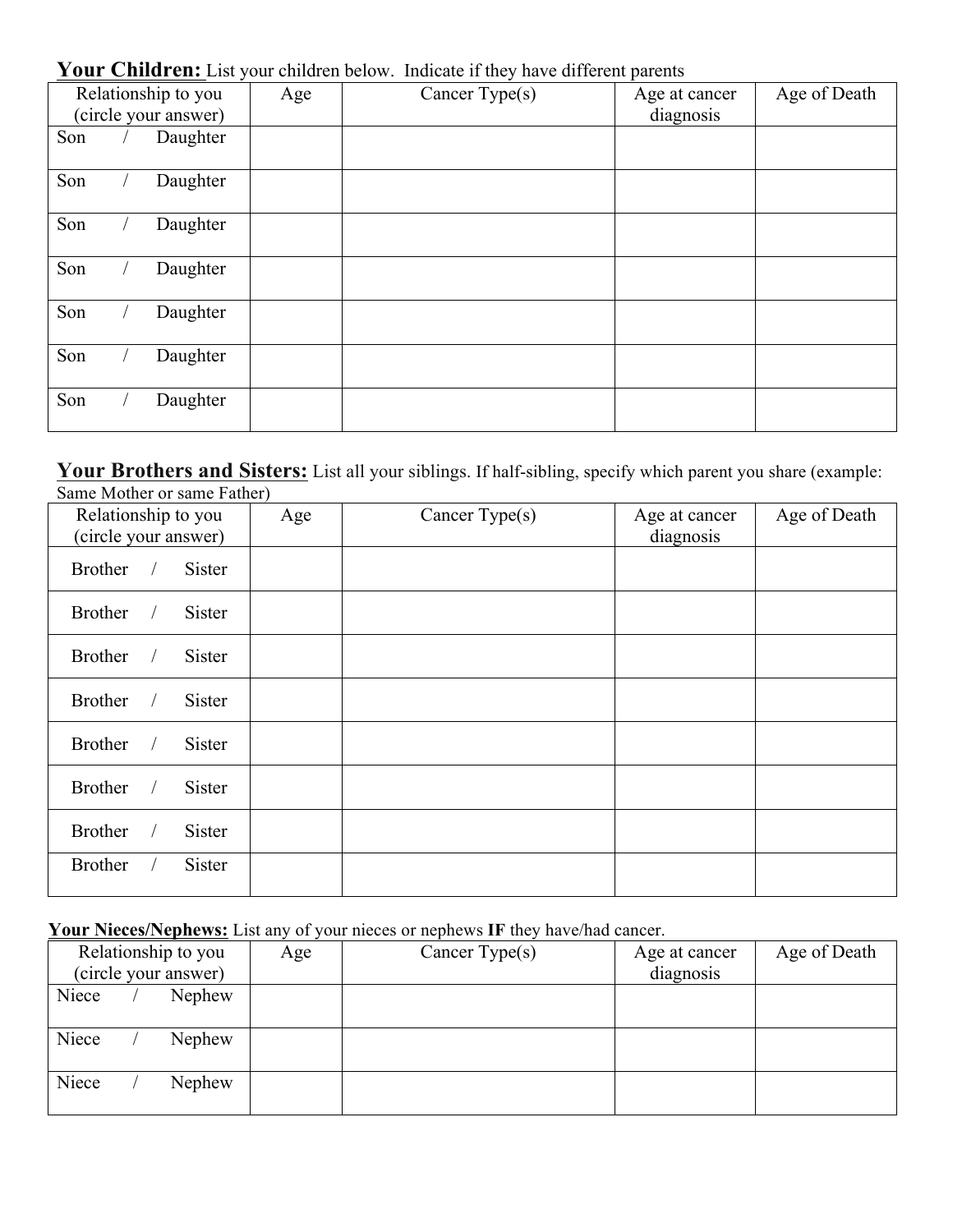# **Your Mother's Family**

| Relationship to you                                                                                                                                                                           | Age | Cancer Type(s)                                                                                                                                                                                          | Age at cancer<br>diagnosis | Age of Death |
|-----------------------------------------------------------------------------------------------------------------------------------------------------------------------------------------------|-----|---------------------------------------------------------------------------------------------------------------------------------------------------------------------------------------------------------|----------------------------|--------------|
| Mother                                                                                                                                                                                        |     |                                                                                                                                                                                                         |                            |              |
| Grandmother                                                                                                                                                                                   |     |                                                                                                                                                                                                         |                            |              |
| Grandfather                                                                                                                                                                                   |     |                                                                                                                                                                                                         |                            |              |
|                                                                                                                                                                                               |     | Mother's Brothers/Sisters: List each of you mother's brothers and sisters (your aunts and uncles) below, even if<br>they did not have cancer. Circle aunt or uncle in the first column for each person. |                            |              |
| Uncle<br>Aunt                                                                                                                                                                                 |     |                                                                                                                                                                                                         |                            |              |
| Uncle<br>Aunt                                                                                                                                                                                 |     |                                                                                                                                                                                                         |                            |              |
| Uncle<br>Aunt                                                                                                                                                                                 |     |                                                                                                                                                                                                         |                            |              |
| Uncle<br>Aunt                                                                                                                                                                                 |     |                                                                                                                                                                                                         |                            |              |
| Uncle<br>Aunt                                                                                                                                                                                 |     |                                                                                                                                                                                                         |                            |              |
| Uncle<br>Aunt                                                                                                                                                                                 |     |                                                                                                                                                                                                         |                            |              |
| Uncle<br>Aunt                                                                                                                                                                                 |     |                                                                                                                                                                                                         |                            |              |
| Uncle<br>Aunt                                                                                                                                                                                 |     |                                                                                                                                                                                                         |                            |              |
| column, i.e. Alice's daughter                                                                                                                                                                 |     | Cousins List any cousins on your mother's side who have/had cancer. Specify who is his/her parent in the first                                                                                          |                            |              |
|                                                                                                                                                                                               |     |                                                                                                                                                                                                         |                            |              |
|                                                                                                                                                                                               |     |                                                                                                                                                                                                         |                            |              |
|                                                                                                                                                                                               |     |                                                                                                                                                                                                         |                            |              |
|                                                                                                                                                                                               |     |                                                                                                                                                                                                         |                            |              |
| List more distant relatives (i.e. great-aunts/uncles or great-grandparents) who had cancer. Specify how you are related<br>in the first column, i.e. my mother's father's sister (great-aunt) |     |                                                                                                                                                                                                         |                            |              |
|                                                                                                                                                                                               |     |                                                                                                                                                                                                         |                            |              |
|                                                                                                                                                                                               |     |                                                                                                                                                                                                         |                            |              |
|                                                                                                                                                                                               |     |                                                                                                                                                                                                         |                            |              |
|                                                                                                                                                                                               |     |                                                                                                                                                                                                         |                            |              |